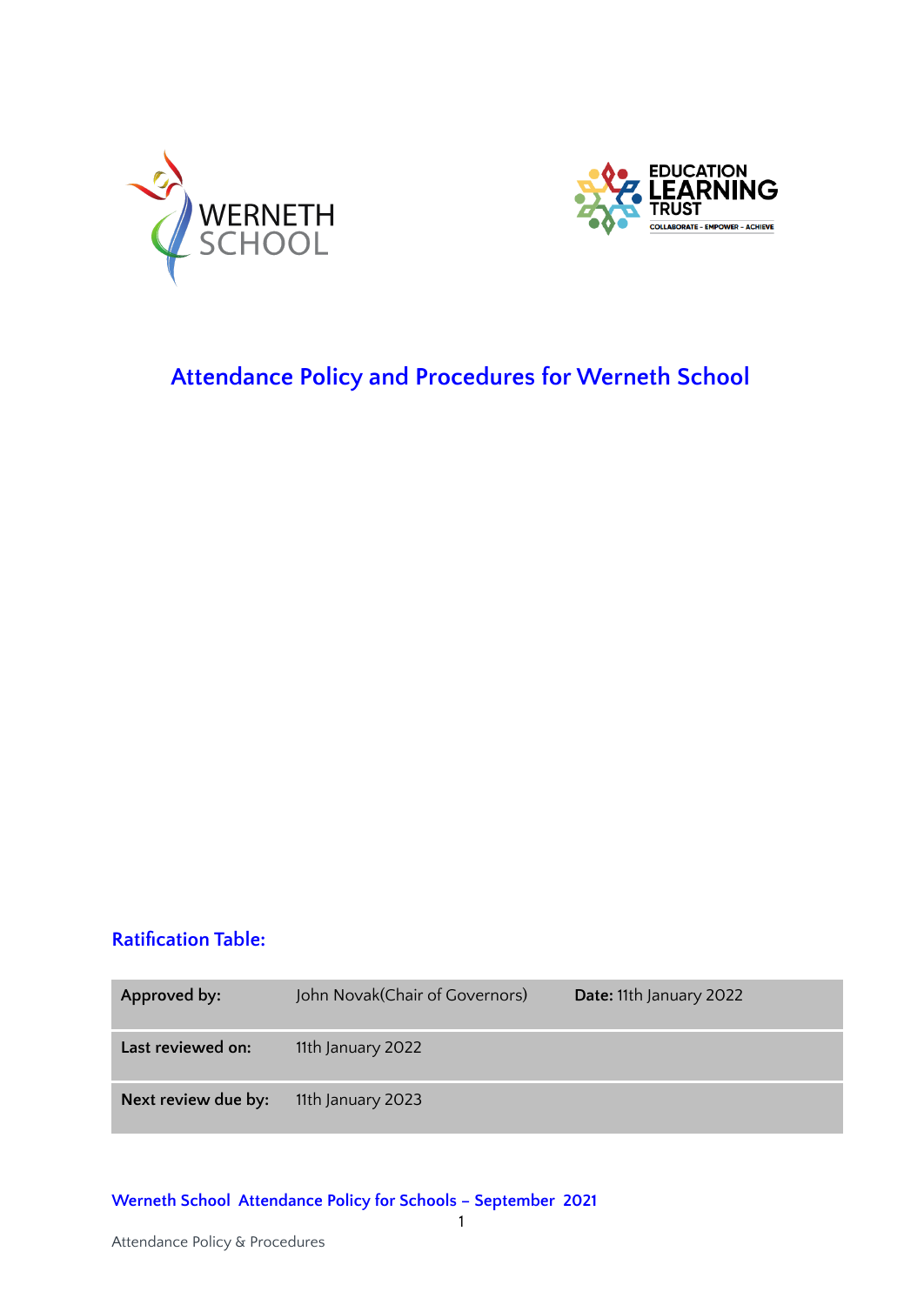### **Contents**

| <b>Attendance Policy and Procedures for Werneth School</b>                                       | 1  |
|--------------------------------------------------------------------------------------------------|----|
| Ratification Table:                                                                              | 1  |
| Part 1 Policy:                                                                                   | 3  |
| 1. Introduction                                                                                  | 3  |
| 2. Aims                                                                                          | 3  |
| Effects of non-attendance                                                                        | 5  |
| 3. Safeguarding and Attendance                                                                   | 5  |
| 4. Legislation and Guidance                                                                      | 5  |
| Part 2 What the Law Says and Our School Procedures:                                              | 6  |
| 1. Contents of Attendance Register                                                               | 6  |
| 2. Present at School (and Lateness)                                                              | 6  |
| Effects of Late Arrival at School                                                                | 7  |
| 3. Authorised Absence                                                                            | 7  |
| 3.1 Illness                                                                                      | 7  |
| 3.2 Medical/Dental Appointments                                                                  | 9  |
| 3.3 Religious Observance                                                                         | 9  |
| 3.4 Traveller Absence                                                                            | 9  |
| 3.5 Suspensions (aka Exclusions)                                                                 | 10 |
| 4. First Day of Absence Response                                                                 | 11 |
| 4.1 Contact Details                                                                              | 11 |
| 5. Rewarding Good and Improved Attendance                                                        | 11 |
| 6. Leave of Absence Requests - 'Exceptional Circumstances'                                       | 11 |
| 7. Unauthorised Absence                                                                          | 13 |
| 8. Approved Educational Activity (AEA)                                                           | 13 |
| 9. Unable to attend due to exceptional circumstances (as set out in the law and DfE<br>guidance) | 14 |
| 10. Support for Poor School Attendance (other than unauthorised term time leave)                 | 14 |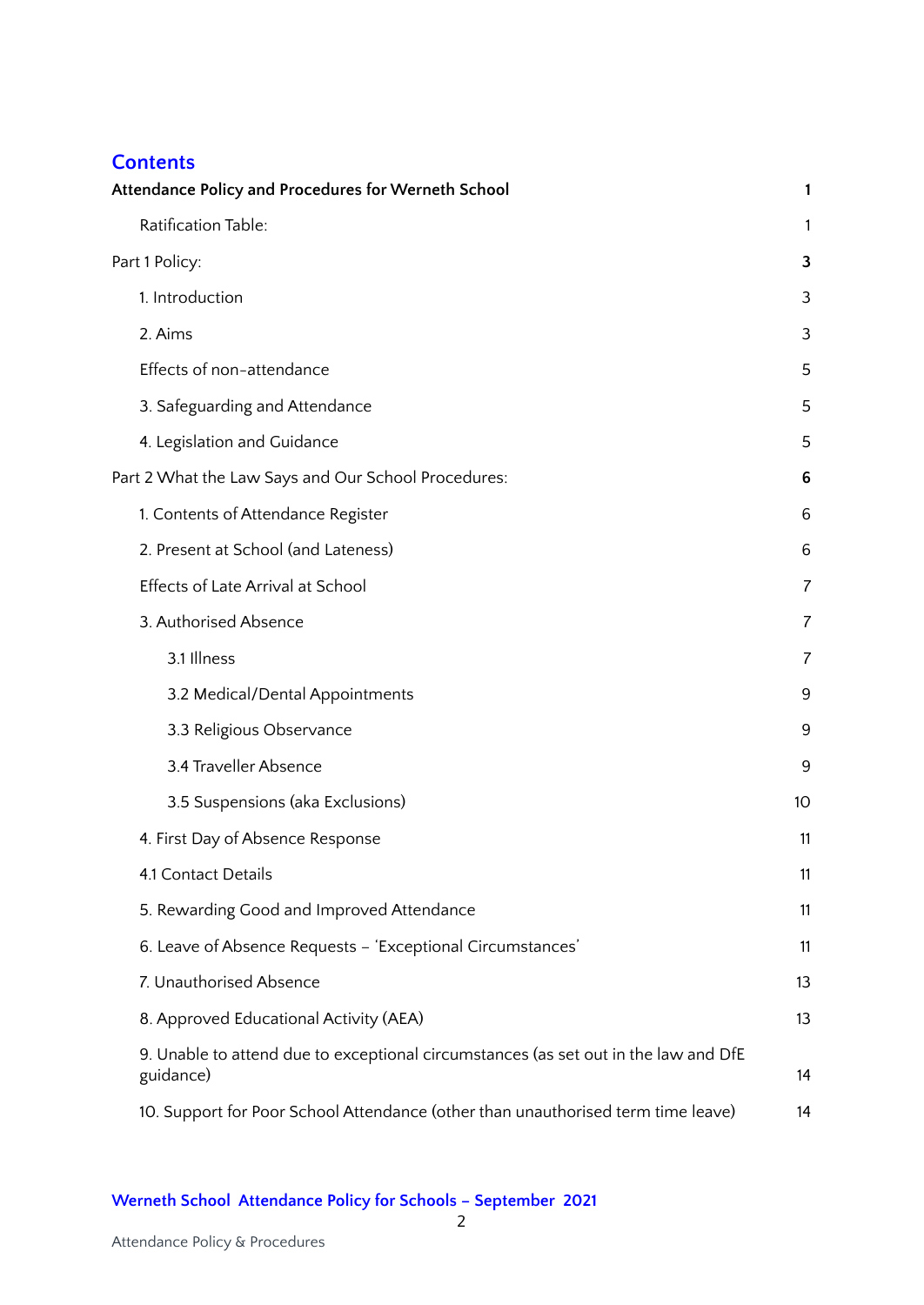| 11. Pupils on Reduced (Part-time) Timetables                    | 15 |
|-----------------------------------------------------------------|----|
| 12. Penalty Notices and Prosecutions                            | 15 |
| 13. Children Missing Education (CME)                            | 16 |
| 15. Reporting to Parents                                        | 17 |
| 16. Recording Information on Attendance and Reasons for Absence | 17 |
| 18. Policy Monitoring Arrangements                              | 17 |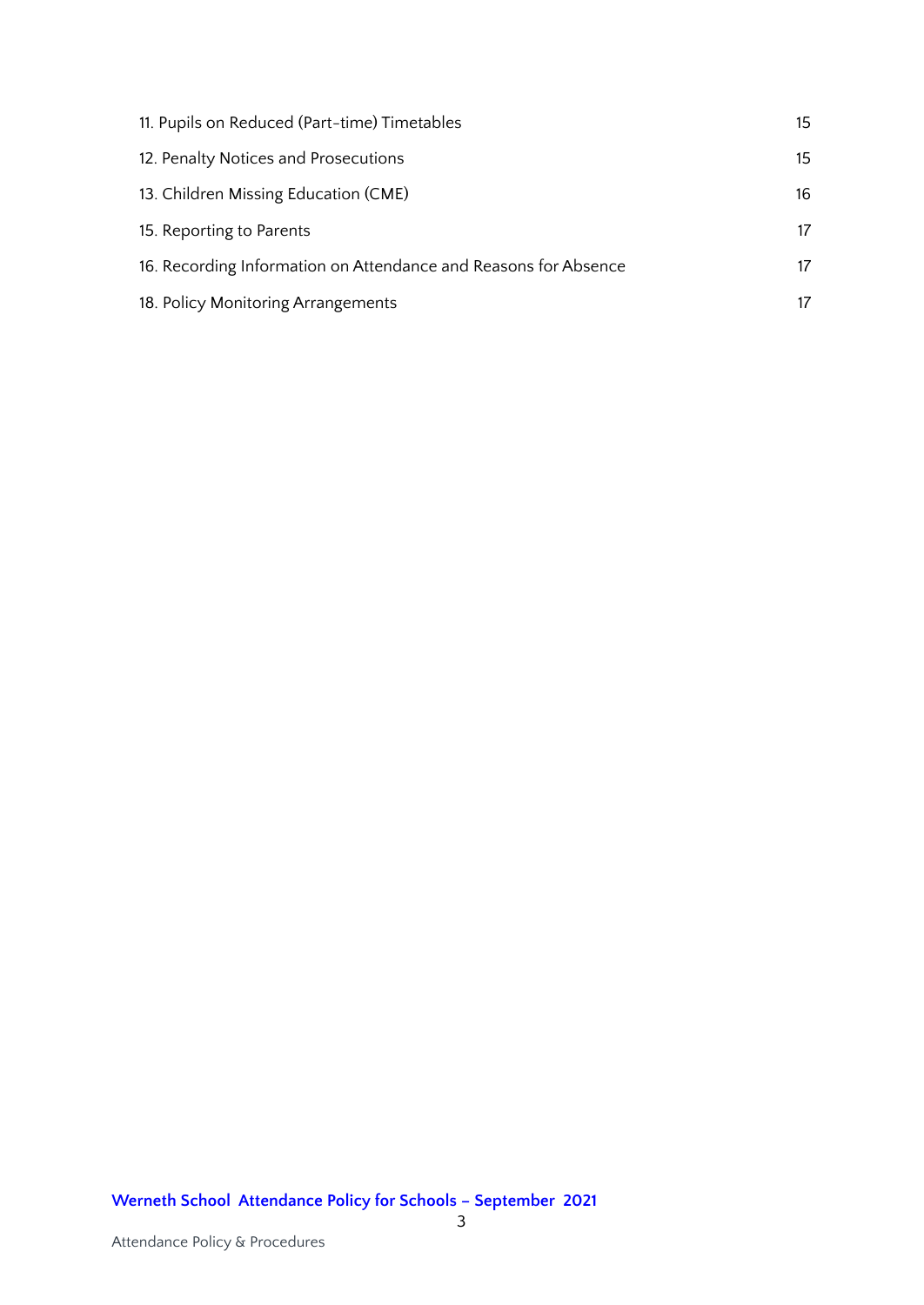## <span id="page-3-0"></span>**Part 1 Policy:**

### <span id="page-3-1"></span>**1. Introduction**

It is the aim of Werneth School that pupils should enjoy learning, experience success and realise their full potential. Our Attendance Policy reflects this and recognises that regular attendance has a positive effect on the motivation and attainment of pupils.

Any absence affects the pattern of a child's schooling and regular absence may seriously affect their learning. The Department for Education (DfE) defines a pupil as a 'persistent absentee' when they miss 10% or more schooling across the school year, for whatever reason.

### <span id="page-3-2"></span>**2. Aims**

Our school aims to meet its obligations with regard to school attendance by promoting good attendance; ensuring every pupil has access to the full-time education to which they are entitled; and acting early to address patterns of absence.

This policy sets out our school's position on attendance and details the procedures that all parents<sup>1</sup> must follow to report their child absent from school.

It is vital that children develop regular attendance habits at an early age. Therefore the school will encourage parents to send their children to every session that is available to them. If the child is unable to attend the school for any reason, the parent should inform the school of the reason on the first day of absence. If the school is concerned about a pupil's attendance for any reason, we will contact the parent to discuss the matter, in the first instance

We will also support parents to perform their legal duty to ensure their children of compulsory<sup>2</sup> school age attend regularly and will promote and support punctuality in attending lessons.

We want our pupils to attend school every day, unless they are really not well enough to. We believe that children who attend school regularly are more likely to feel settled in school, maintain friendships, keep up with their learning and gain the greatest benefit from their education. We want all our pupils to enjoy school, grow up to become

 $<sup>1</sup>$  Education law defines parents as: all natural parents, whether they are married or not; any person who has</sup> parental responsibility for a child or young person; and any person who has care of a child or young person i.e. lives with and looks after the child. In this policy the term 'parent' includes parents and carers.

 $<sup>2</sup>$  A child becomes of 'compulsory school age' on the 1st January, 1st April or 1st September following their 5th</sup> birthday and ceases to be of compulsory school age on the last Friday in June of Year 11.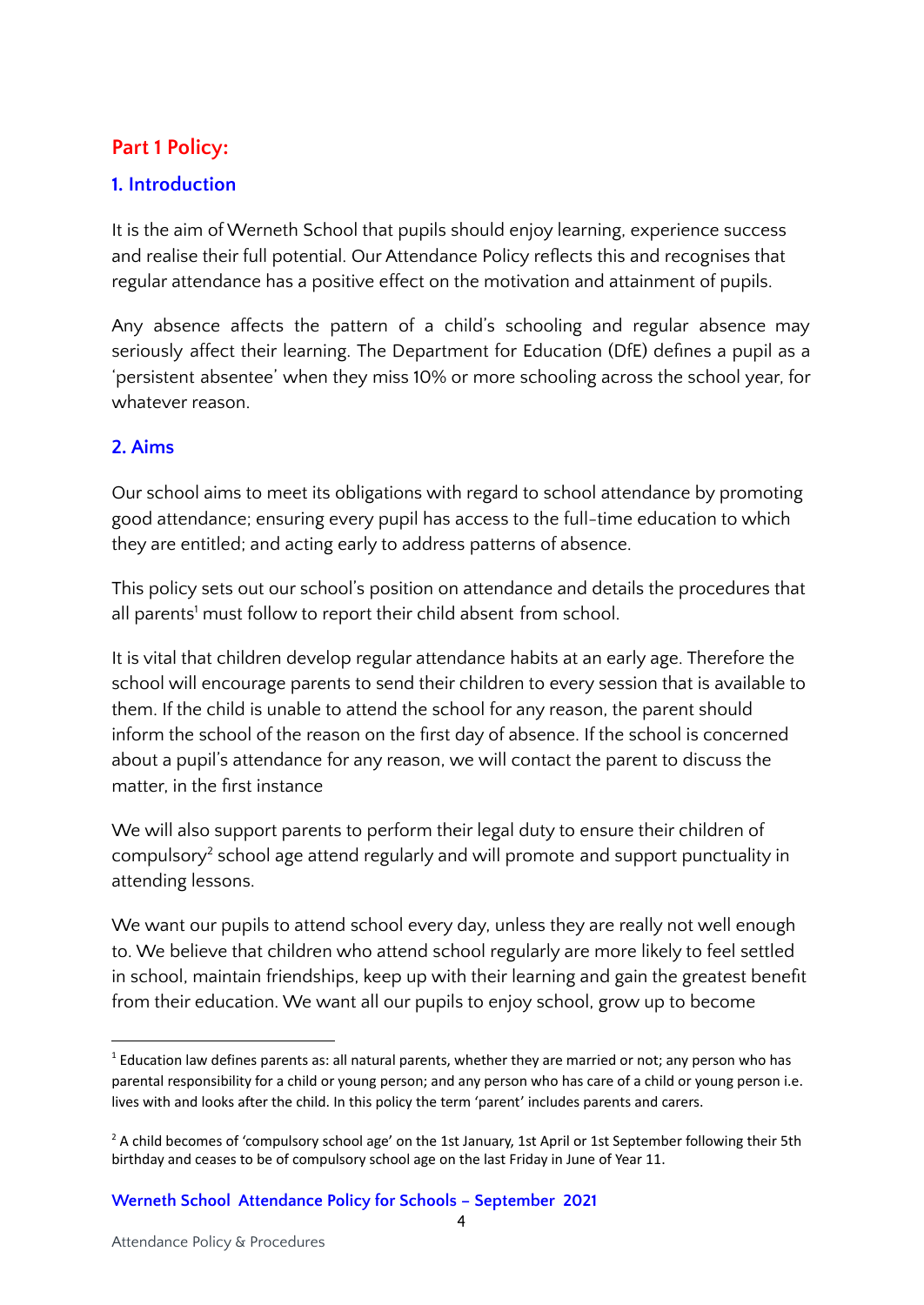emotionally resilient, confident and competent adults who are able to realise their full potential. Regular attendance and punctuality is essential in the workplace and children who are used to attending school on time, and on every occasion unless they are too unwell to attend, will be better prepared for the attendance expectations in their future careers.

In April 2017 the Supreme Court clarified the definition of regular attendance to be attendance "in accordance with the rules prescribed by the school", therefore if an absence is not authorised by the school, the pupil's attendance is deemed to be irregular.

We will do all we can to encourage our pupils to attend. We will also make the best provision we can for any pupil who needs additional support in school or who is prevented from attending school, due to a medical condition.

Please see DfE guidance documents ['Supporting](https://www.gov.uk/government/publications/supporting-pupils-at-school-with-medical-conditions--3) pupils at school with medical conditions - [December](https://www.gov.uk/government/publications/supporting-pupils-at-school-with-medical-conditions--3) 2015' and 'Ensuring a good [education](https://www.gov.uk/government/publications/education-for-children-with-health-needs-who-cannot-attend-school) for children who cannot attend school [because](https://www.gov.uk/government/publications/education-for-children-with-health-needs-who-cannot-attend-school) of health needs- January 2013' – or ask the school for printed copies.

We believe that one of the most important factors in promoting good attendance is the development of positive attitudes towards school and a sense of belonging. To this end, we strive to make our school a happy and rewarding experience for all children, and to foster positive and mutually respectful relationships with parents.

By promoting good attendance and punctuality we aim to:

- Make good attendance and punctuality a priority for all those involved in the school community
- Raise our pupils' awareness of the importance of good attendance and punctuality
- Provide support, advice and guidelines to parents, pupils and staff
- Work in partnership with parents
- Celebrate and reward good attendance and punctuality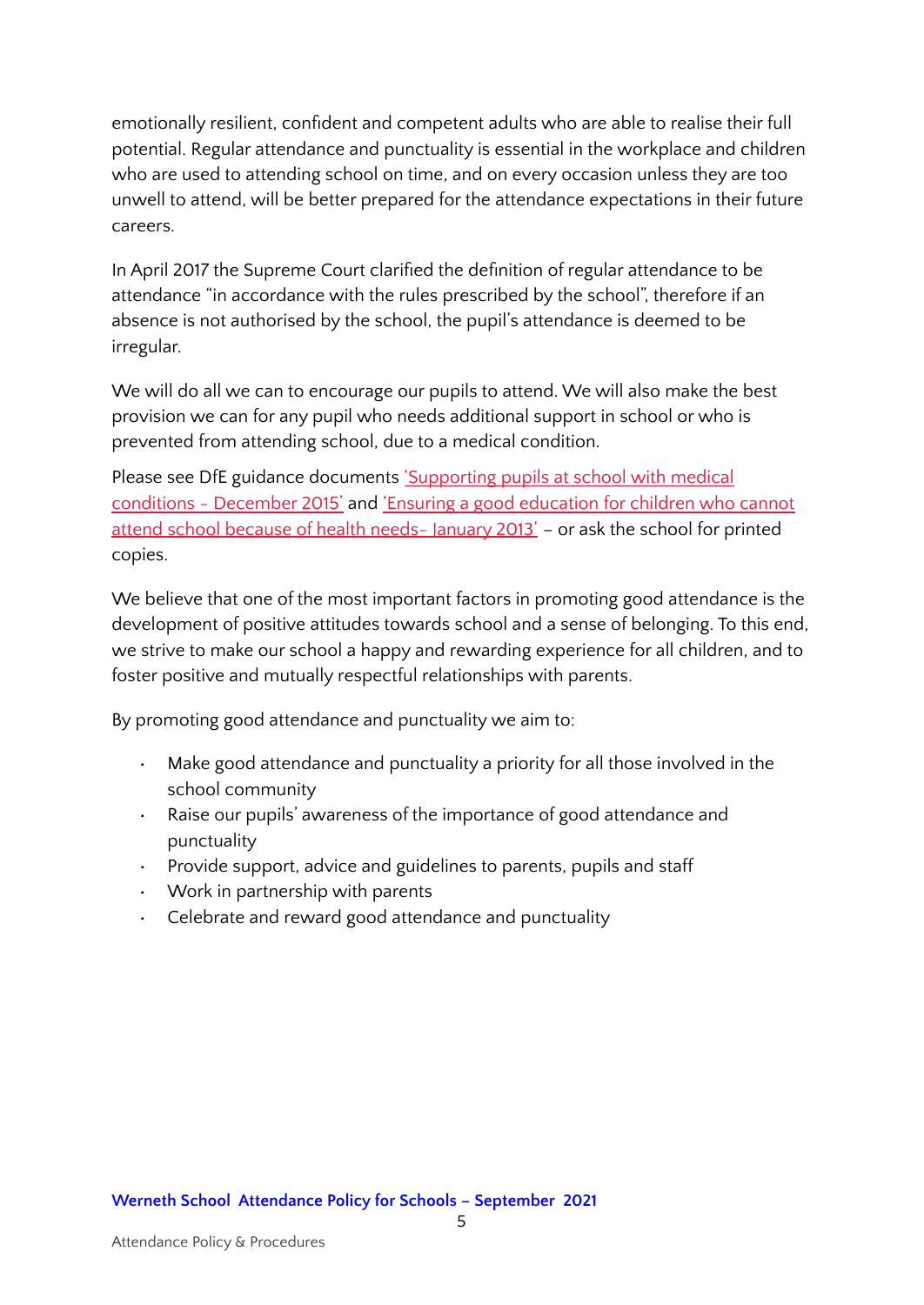#### <span id="page-5-0"></span>**Effects of non-attendance**

The table below indicates how what might seem like just a few days' absence can result in children missing a significant number of lessons.

| <b>Attendance during</b><br>school year | Days lost in a year | Which is<br>approximately | Approximate<br>number of lessons<br>missed |
|-----------------------------------------|---------------------|---------------------------|--------------------------------------------|
| 95%                                     | 9.5 Days            | 2 Weeks                   | 50 Lessons                                 |
| 90%                                     | 19 Days             | 4 Weeks                   | 100 Lessons                                |

### <span id="page-5-1"></span>**3. Safeguarding and Attendance**

Our school will monitor trends and patterns of absence for all pupils as a part of our standard procedures. However, we are aware that sudden or gradual changes in a pupil's attendance may indicate additional or more extreme safeguarding issues. In line with government guidance Keeping Children Safe in [Education](https://www.gov.uk/government/publications/keeping-children-safe-in-education--2) (2021 version, or as updated by the DfE) we will investigate and report any suspected safeguarding cases on to the relevant authorities. As part of our safeguarding duty and our standard procedures, we will inform the Local Authority and/or the Police of the details of any pupil who is absent from school when the school cannot establish their whereabouts and is concerned for the pupil's welfare. (Please see our school's Safeguarding Policy for more information.)

### <span id="page-5-2"></span>**4. Legislation and Guidance**

This policy meets the requirements of the 2020 school [attendance](https://www.gov.uk/government/publications/school-attendance) guidance, from the Department for Education (DfE), and refers to the DfE's 2015 statutory guidance on school attendance parental [responsibility](https://www.gov.uk/government/publications/parental-responsibility-measures-for-behaviour-and-attendance) measures. These documents are drawn from legislation setting out the legal powers and duties that govern school attendance including:

- The Education Act 1996 (as amended)
- The Education (Pupil Registration) (England) Regulations 2006 (as amended in 2010, 2011, 2013 and 2016)
- The Education (Penalty Notices) (England) Regulations 2007 (as amended in 2012 and 2013)

The DfE's guidance on the school [census](https://www.gov.uk/guidance/complete-the-school-census) explains the persistent absence threshold.

Academies, including free schools, if applicable, add/amend: This policy complies with our funding agreement and articles of association.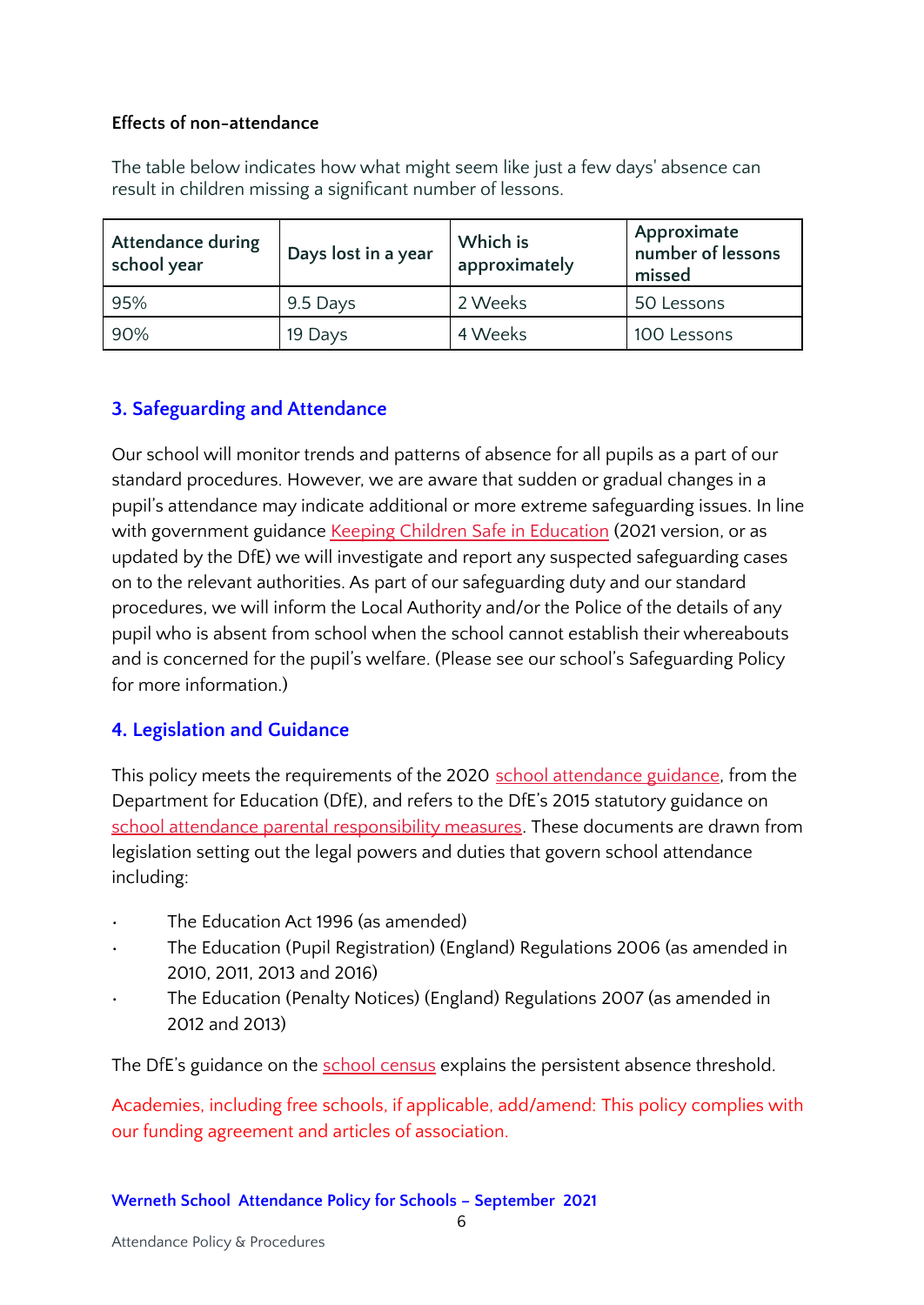## <span id="page-6-0"></span>**Part 2 What the Law Says and Our School Procedures:**

#### <span id="page-6-1"></span>**1. Contents of Attendance Register**

The law makes it clear that schools must take the attendance register at the start of the first session of each school day and once during the second session. On each occasion the school must record whether each pupil is:

- Present;
- Absent;
- Attending an approved educational activity; or,
- Unable to attend due to exceptional circumstances.

#### <span id="page-6-2"></span>**2. Present at School (and Lateness)**

Pupils are marked present if they are in school when the register is taken. If a pupil leaves the school premises after registration they are still counted as present for statistical purposes.

It is the duty of parents to ensure that children attend school on time. This encourages habits of good timekeeping and lessens any possible classroom disruption.

The Headteacher or his designate will meet with parents of those children who are frequently late arriving at school to investigate reasons and suggest solutions to enable more punctual attendance.

Our pupils must arrive by  $8:35$  am on each school day.

Our morning register is taken at 8:40 am and will be kept open until 9:30am Our afternoon register is taken at 2:10 pm and will be kept open until 2:30pm A pupil who arrives late but before the register has closed will be marked as late (**L**) – which counts as present.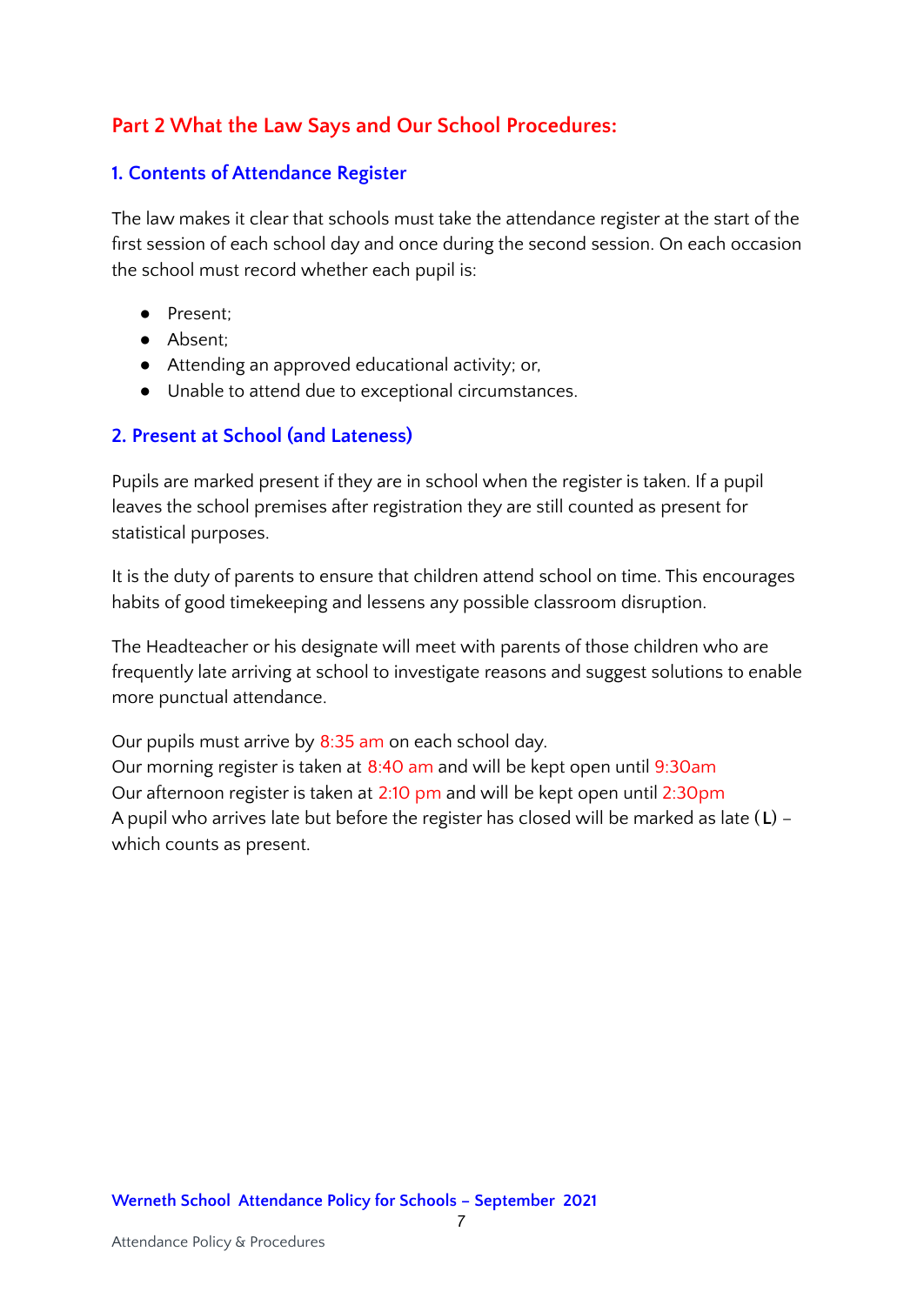A pupil who arrives late **after** the registers close will be marked as absent. If the pupil is late arriving due to a valid reason such as an unavoidable medical appointment, the absence will be authorised. If the pupil is late for no good reason they will be marked with the **unauthorised** absence code 'Late after registers close' (**U**). See DfE Attendance Codes – Appendix One.

#### <span id="page-7-0"></span>**Effects of Late Arrival at School**

When a child arrives late to school, they miss important events like assembly, teacher instructions and introductions. Children often also feel embarrassed at having to enter the classroom late.

The table below indicates how frequent lateness can add up to a considerable amount of learning being lost. This can seriously disadvantage children and disrupt the learning of others.

| Minutes late per Day | <b>Equates to Days of Teaching</b><br>Lost in one Year | Which means this number<br>of lessons missed |
|----------------------|--------------------------------------------------------|----------------------------------------------|
| 5 mins               | 3 Days                                                 | 15 Lessons                                   |
| 10 mins              | 6 Days                                                 | 30 Lessons                                   |
| 15 mins              | 9 Days                                                 | 45 Lessons                                   |

### <span id="page-7-1"></span>**3. Authorised Absence**

'Authorised absence' means that the school has either given approval in advance for a pupil of compulsory school age to be away from the school, or has accepted an explanation offered afterwards as justification for absence.

**The following information outlines the main circumstances where absence may be authorised by the school:**

#### <span id="page-7-2"></span>**3.1 Illness**

In most cases, absences for illness which are reported by following the school's absence reporting procedures will be authorised. That is unless the school has a genuine concern about the authenticity of the illness.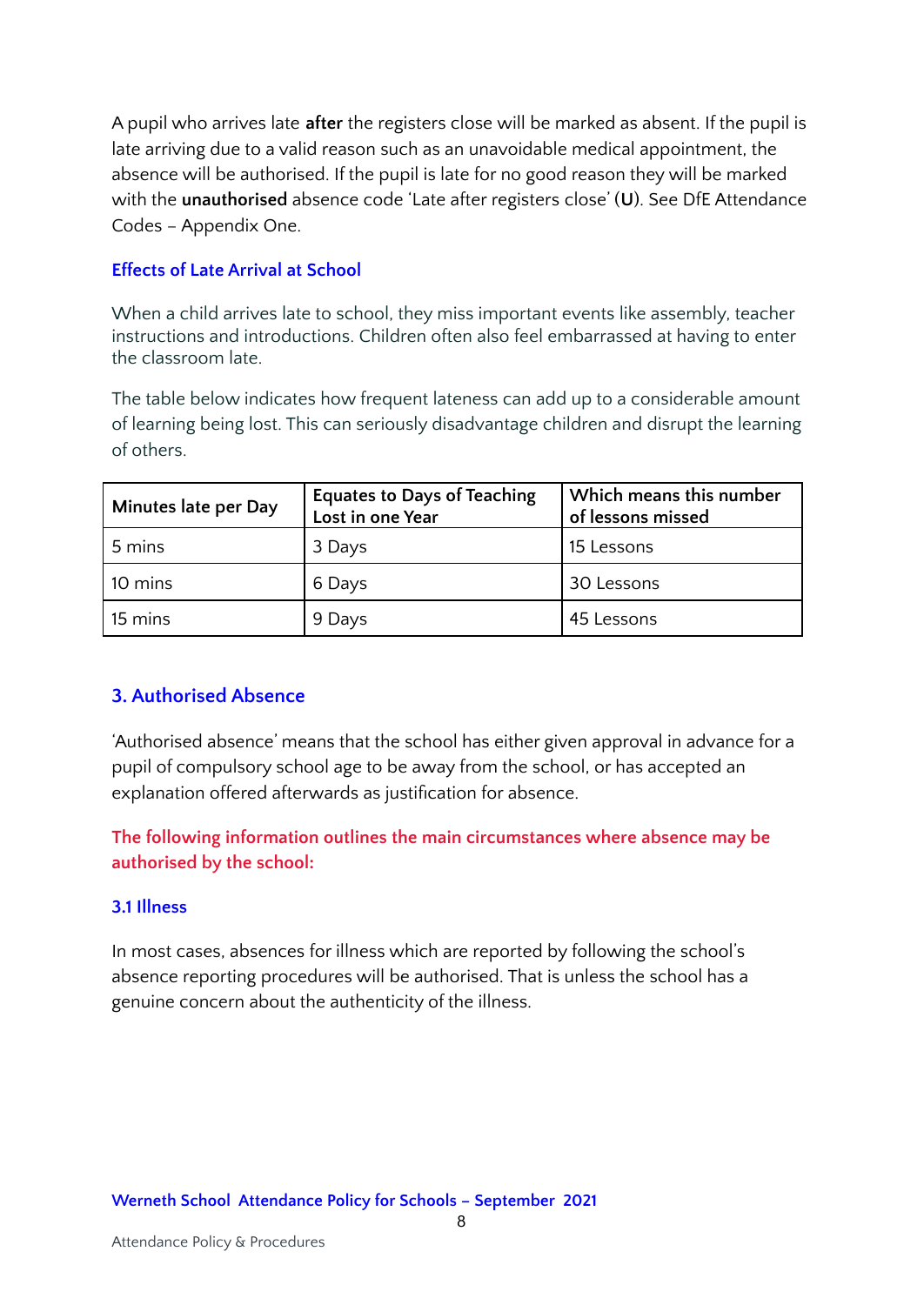The school follows the 2020 DfE School Attendance Guidance which states that if the authenticity of the illness is in doubt, the school may ask the parent to provide medical evidence, such as a prescription, appointment card, or other appropriate form of evidence. (See DfE 2020 School Attendance guidance document - link in the Legislation and Guidance section, or at the end of this policy, or ask the school for a printed copy.)

We will not ask for medical evidence unnecessarily. In some instances the school may ask the parent to obtain a letter from a GP, or the school may seek parental permission to contact the pupil's GP directly.

If the school is not satisfied about the authenticity of the illness, the absence will be recorded as unauthorised.

Where a pupil has a high level and/or frequency of absence, the school may require medical evidence of some description in order to authorise any future medical absences. If this is the case, the school will make the parent/s aware of this expectation in advance.

The reporting of absence due to illness remains the responsibility of the parent. Absences due to illness which have **not** been reported to the school by the parent on the first day of absence may not be authorised.

#### **If a student is too unwell to attend school, parents/carers should:**

- 1. contact the School by 8.20am on the first day of absence by telephone on 0161 494 1222, by email to **[absence@wernethschool.com](mailto:absence@wernethschool.com)** or via the EDULINK app and send any supporting medical evidence to the Attendance Team if the absence is likely to continue.
- 2. If a child is absent for more than one day, the parent should contact the school each day to provide an update on the child's condition, unless otherwise agreed by the school.
- 3. On the child's return to school, a note should be provided by the parent, confirming the reason for their child's absence.

#### **Mental Health and Wellbeing**

Parents who have concerns about their child's mental wellbeing can contact our school's Designated Safeguarding Lead, Attendance Team or their child's Year Inclusion Manager for further information on the support available.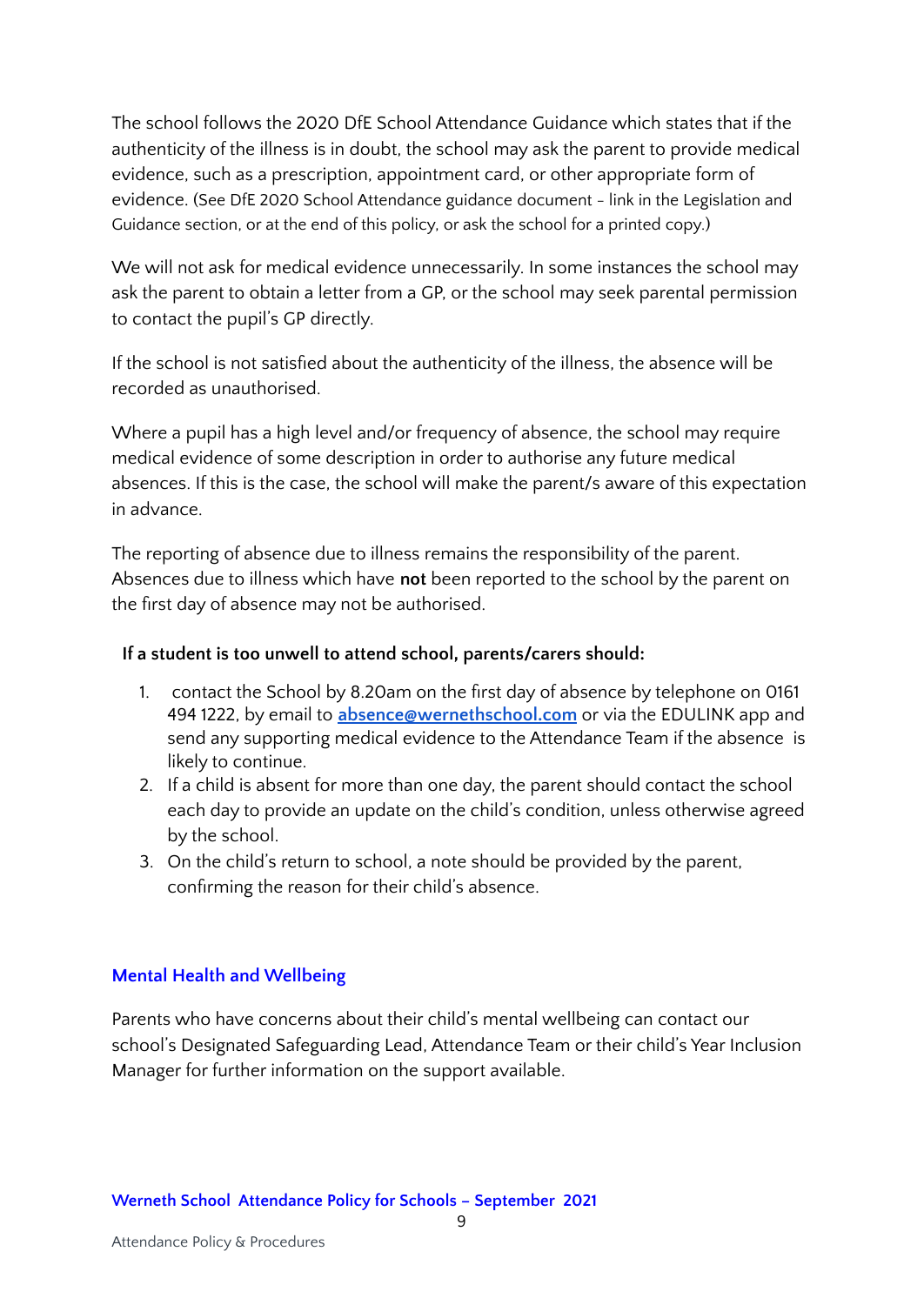Parents should also contact their GP or the NHS Helpline by phoning telephone number 111 for advice if they are concerned. In case of emergency parents should dial 999.

#### **Pupils taken ill during the school day**

If a pupil needs to be sent home due to illness, this should be by agreement with an appropriately authorised member of school staff. In such circumstances, the pupil must be collected from the school office by a parent or another authorised adult, and signed out in the 'signing out' book. No pupil will be allowed to leave the school site without parental confirmation.

#### <span id="page-9-0"></span>**3.2 Medical/Dental Appointments**

Parents should try to make appointments outside of school hours wherever possible. Where appointments during school time are unavoidable, the pupil should only be out of school for the minimum amount of time necessary for the appointment. It is not acceptable for a child to miss a whole day's schooling for an appointment, unless absolutely necessary, in which case the school will need an explanation as to why this is.

If a pupil must attend a medical appointment during the school day, they must be collected from the school office by the parent or another authorised adult, and signed out in the 'signing out' book. No pupil will be allowed to leave the school site without parental confirmation.

Advance notice is required for medical or dental appointments, unless it's an emergency appointment, and must be supported by providing the school with sight of, or a copy of, the appointment card or letter – only then will the absence be authorised.

#### <span id="page-9-1"></span>**3.3 Religious Observance**

Our school acknowledges the multi-faith nature of the school community and recognises that on some occasions, religious festivals may fall outside of school holidays or weekends. In accordance with the law, the school will authorise one day's absence for a day exclusively set apart for religious observance by the religious body to which the parent belongs. Should any additional days be taken, these will be recorded in the register as unauthorised absence. If necessary, the school will seek advice from the parents' religious body, to confirm whether the day is set apart.

#### <span id="page-9-2"></span>**3.4 Traveller Absence**

The school will authorise the absence of a Traveller pupil of no fixed abode who is unable to attend school because they are travelling with their parent who is engaged in a trade or business of such a nature as to require him to travel from place to place. This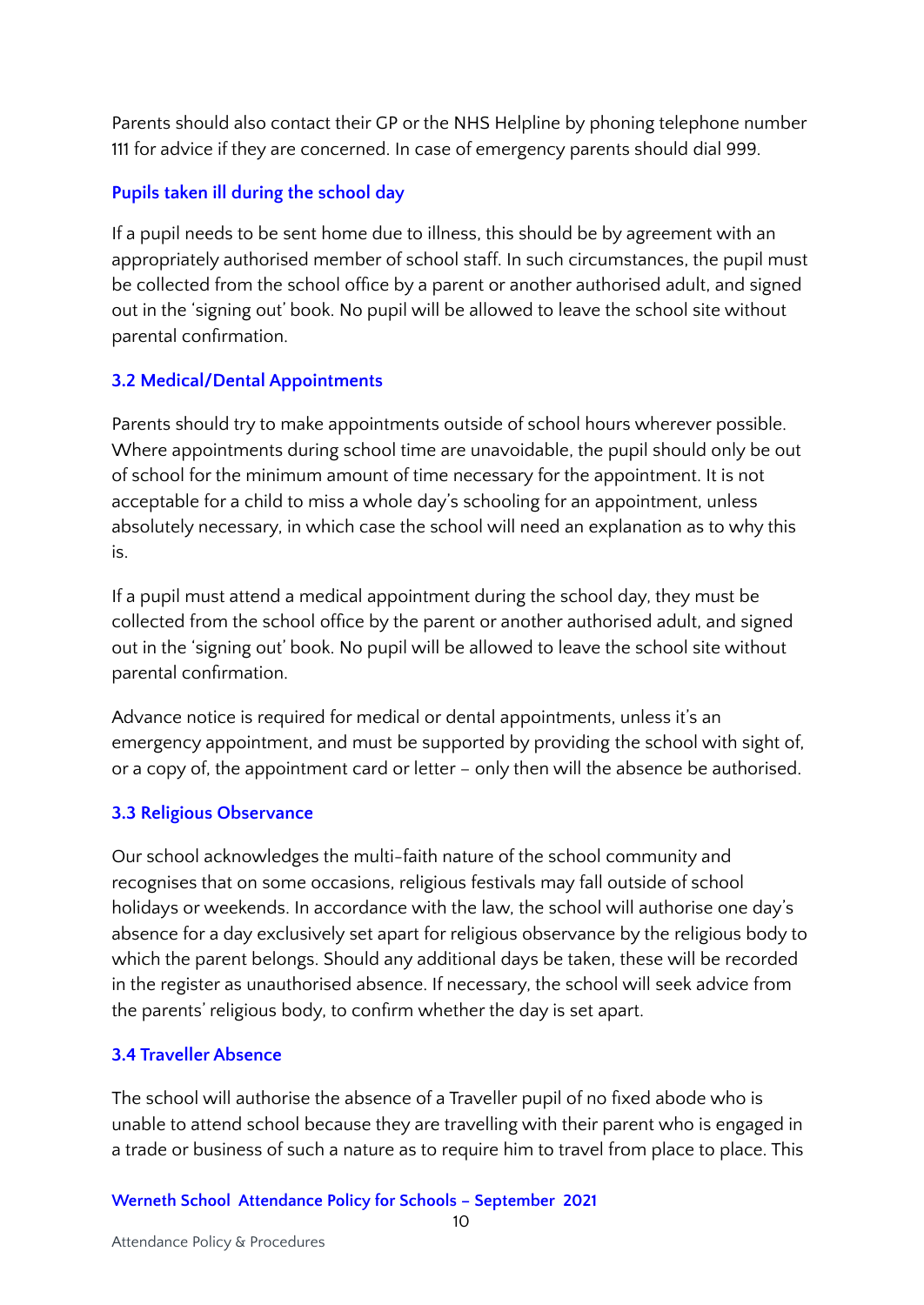is subject to certain limits, depending on the child's age and number of sessions absent. The school will discuss cases individually with Traveller parents as necessary. Parents should let the school know of their plans as far in advance as possible. Authorised Traveller absence will be recorded appropriately in the register.

To help ensure continuity of education for Traveller children, wherever possible, the child should attend school elsewhere when their family is travelling for occupational purposes. In which case the child will be dual registered at that school and this school, which is their 'main' school.

Children from Gypsy, Roma and Traveller communities whose families do not travel for occupational purposes are expected to register at school and attend as normal. They are subject to the same rules as other children in terms of the requirement to attend school regularly.

#### <span id="page-10-0"></span>**3.5 Suspensions (aka Exclusions)**

If the school decides to send a pupil home due to their behaviour, this will be recorded as an Exclusion. The school will follow the current DfE's statutory [guidance](https://www.gov.uk/government/publications/school-exclusion) on [exclusions](https://www.gov.uk/government/publications/school-exclusion).

Any exclusion **must** be agreed by the headteacher.

The school will notify the parent of the exclusion. If the pupil is a Child in Care, the school will notify the pupil's carer, social worker and the Virtual School. In other instances, where a pupil is open to Children's Social Care for any reason, the school will also inform their allocated social worker.

The pupil must be collected from the school office by the parent or another authorised adult, and signed out in the 'signing out' book. No pupil will be allowed to leave the school site without parental confirmation.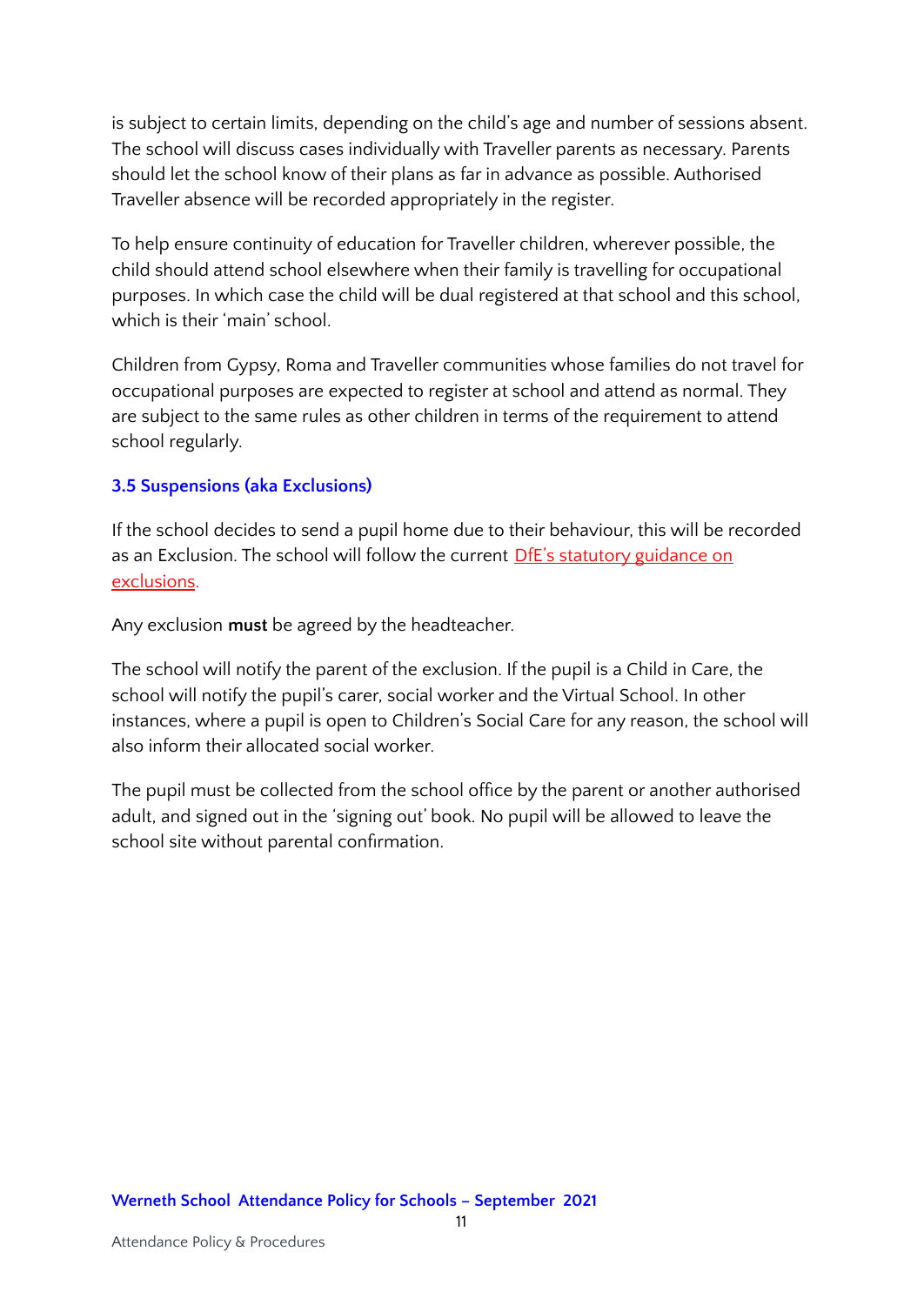#### <span id="page-11-0"></span>**4. First Day of Absence Response**

If we have had no contact from parents/carers, absent students are recorded with code N in the register. All registers are taken within 10 minutes of the start of form time or a lesson. Once all students are registered for the morning session, the Attendance Team will contact the Year Inclusion Managers enquiring if any absent students have been seen in school. Further checks will be made against Period 1 registration. Any missing registration marks will be identified within the School day.

If a student is still not registered we will:

- Text or email parents/carers.
- Make phone calls to contact numbers on our records.
- Make home visits and contact Social Workers or Early Help support workers.

Once all absence messages have been sent, N codes in the register will be changed to the appropriate authorised code or converted to code ON. A letter will be sent home to any unresolved N code on a weekly basis. All N codes are removed by the end of the week.

#### <span id="page-11-1"></span>**4.1 Contact Details**

To comply with Health and Safety guidelines and Keeping Children Safe in Education it is important that we have more than one up to date contact details for all students. These details will be reviewed on an annual basis. There are a variety of reasons that staff from the School may need to contact parents or carers, including ill health when at school, school emergencies, to discuss unexplained absences and to ensure students are safe. To confirm the reason for a student's absence with parents/carers, the School will generally telephone the first contact number listed on the student's record. If contact information changes, please telephone, email the School or update your details on the EDULINK app

If the school is unable to contact any of the emergency numbers provided, and is concerned for the welfare of the pupil, we may request a Welfare Check from the police.

### <span id="page-11-2"></span>**5. Rewarding Good and Improved Attendance**

We will reward students for 100%, good and improving attendance by group and individually.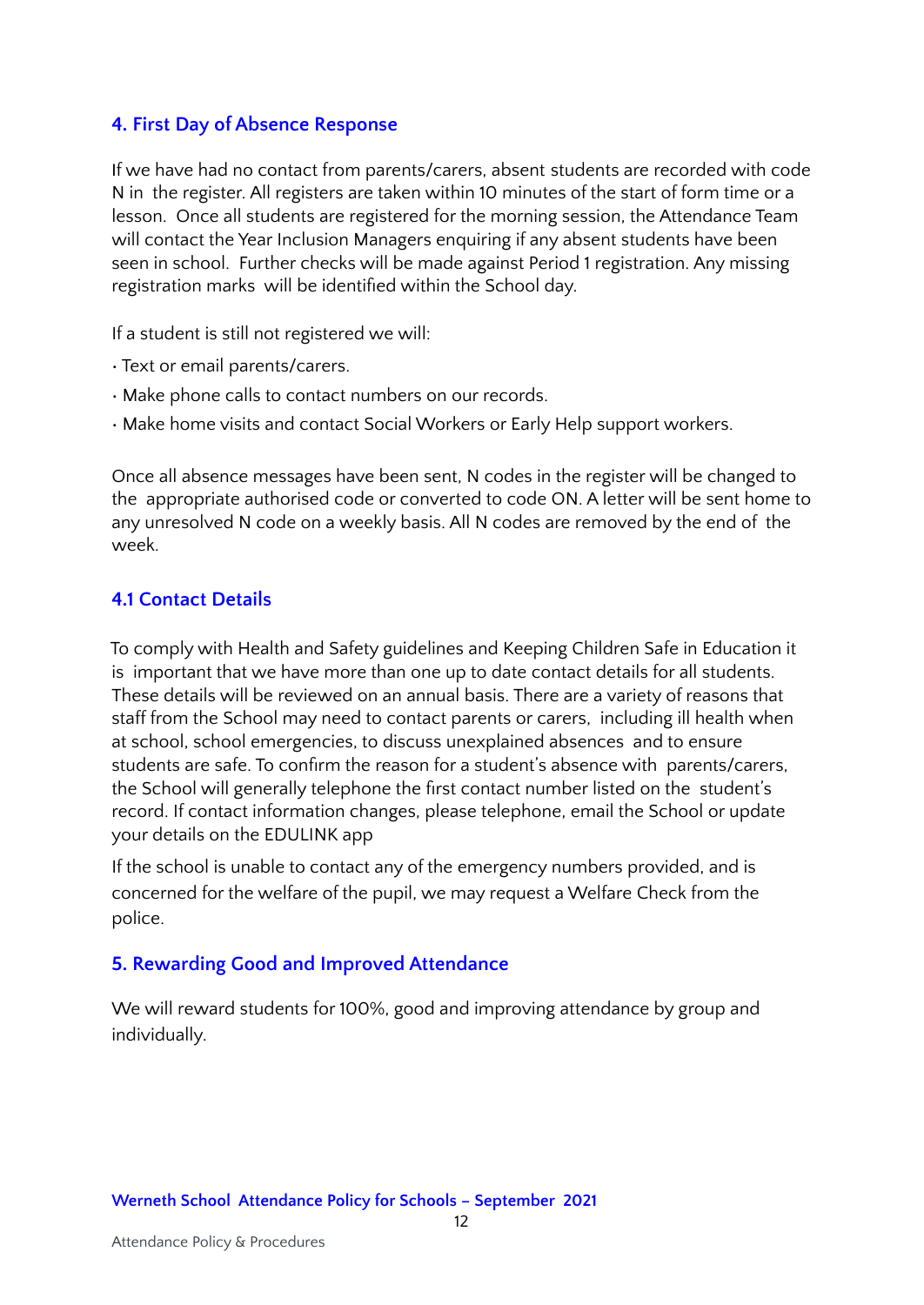### <span id="page-12-0"></span>**6. Leave of Absence Requests – 'Exceptional Circumstances'**

#### **The law does not grant parents the automatic right to take their child out of school during term time.**

Only exceptional circumstances warrant an authorised leave of absence. The school will consider each application individually, taking into account the specific facts and circumstances and relevant background context behind the request. The request must be made by the parent with whom the child normally lives, and permission must be sought in advance. The school will not grant leave of absence unless there are exceptional circumstances. The school must be satisfied that there are exceptional circumstances, based on the individual facts and circumstances of the case; following consultation with other staff as required, including the Designated Safeguarding Lead. Where a leave of absence is granted, the school will determine the number of days the pupil can be away from school. A leave of absence is granted entirely at the school's discretion.

Circumstances which could be authorised include significant family emergencies or funerals. However, parents will also be aware that, wherever possible, it can be better for children to continue to attend school normally during difficult family times.

Parents should complete a Leave of Absence Request form which is available from the school. The request should be submitted as soon as it is anticipated; and wherever possible, at least **four weeks** before the absence. **Although such absence may be unauthorised, it is better that we know your child is safe, rather than missing.** Please be aware that you may be required to provide us with additional evidence in order to support your request. If we have any concerns about possible safeguarding risks such as risk of FGM or Forced Marriage we will follow the necessary protocols. (Please see our school's Safeguarding Policy for more information.)

All term time absence for children in care should be discussed at the child's Personal Education Planning (PEP) meeting in advance where possible and agreed with the Social Care and The HOPE Virtual School. This permission should be gained before school is approached for approval. The school will contact the HOPE Virtual School in relation to any requests for term time absence for a child in care.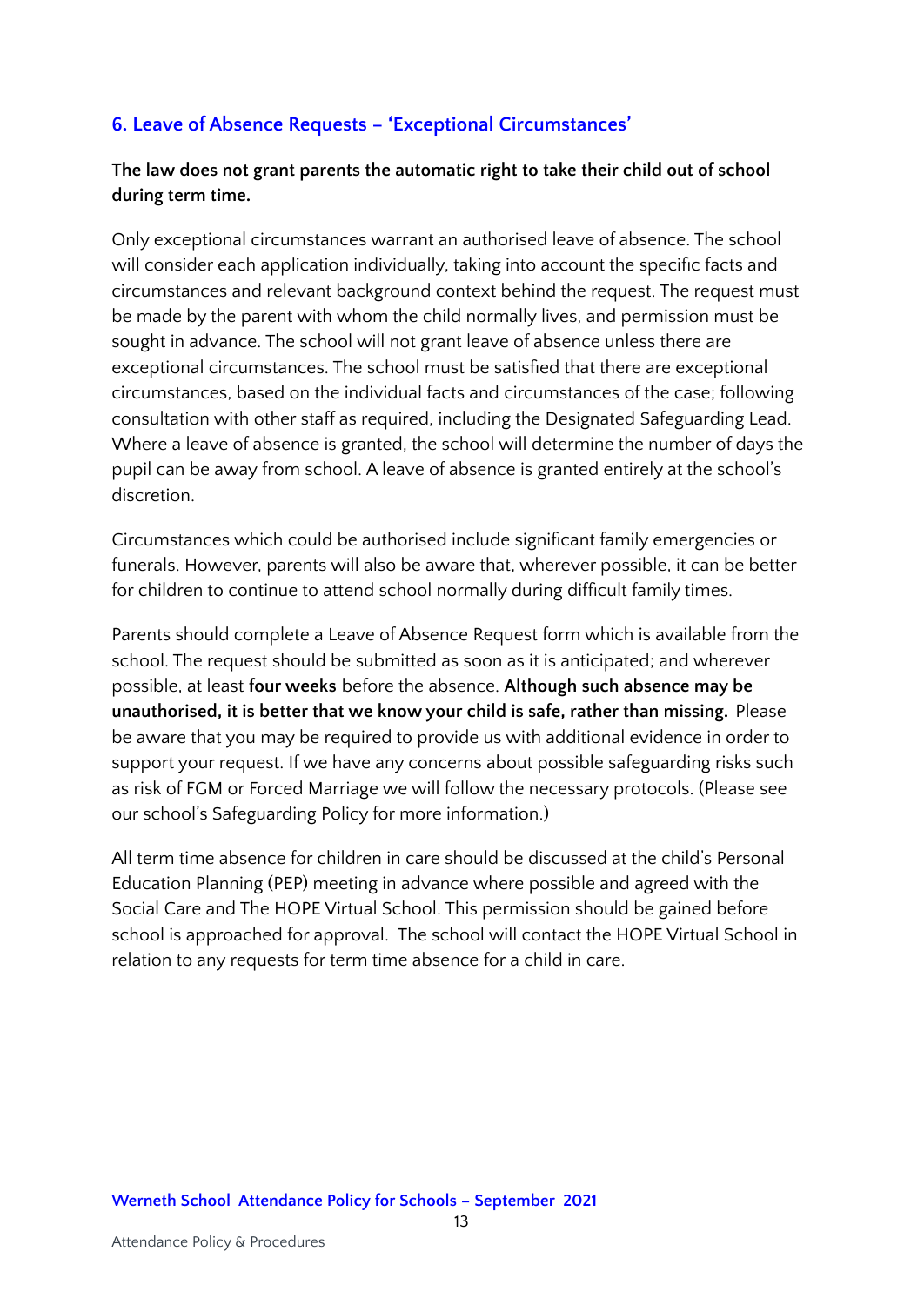### <span id="page-13-0"></span>**7. Unauthorised Absence**

Unauthorised absence is where a school is not satisfied with the reasons given for the absence.

Absence will be unauthorised if a pupil is absent from school without the permission of the school. Whilst parents can provide explanations for absences, it is the school's decision whether to authorise the absence or not.

Unauthorised absence includes:

- Absences which have never been properly explained
- Pupils who arrive at school too late to get a mark
- Shopping
- Birthdays
- Waiting at home for a washing machine to be mended, or a parcel to be delivered
- Day trips
- Long weekends and holidays in term time (unless very exceptional circumstances are agreed in writing, in advance by the school)
- $\cdot$  In the case of term time leave if a pupil is kept away from school longer than was agreed, the additional absence is unauthorised

Unauthorised absences may result in Legal Sanctions, usually Penalty Notices or Prosecutions.

### <span id="page-13-1"></span>**8. Approved Educational Activity (AEA)**

When pupils are attending educational activities off the school site that have been approved by the school, the register will be marked to show this is the case. (See DfE 2020 School Attendance guidance.)

If a pupil is attending an alternative education provider such as another school, or Pupil Referral Unit, for part or all of their education, our school will make arrangements for the pupil to be dual registered at the other setting and mark our registers accordingly.

If a pupil is attending an alternative education provider, which is not a school or Pupil Referral Unit, for part or all of their education, we will mark the sessions which the pupil attends the alternative setting as code B (off-site educational activity). The school expects the alternative provider (AP) to notify us of any absences by individual pupils, to ensure we become aware of any attendance concerns as soon as possible and take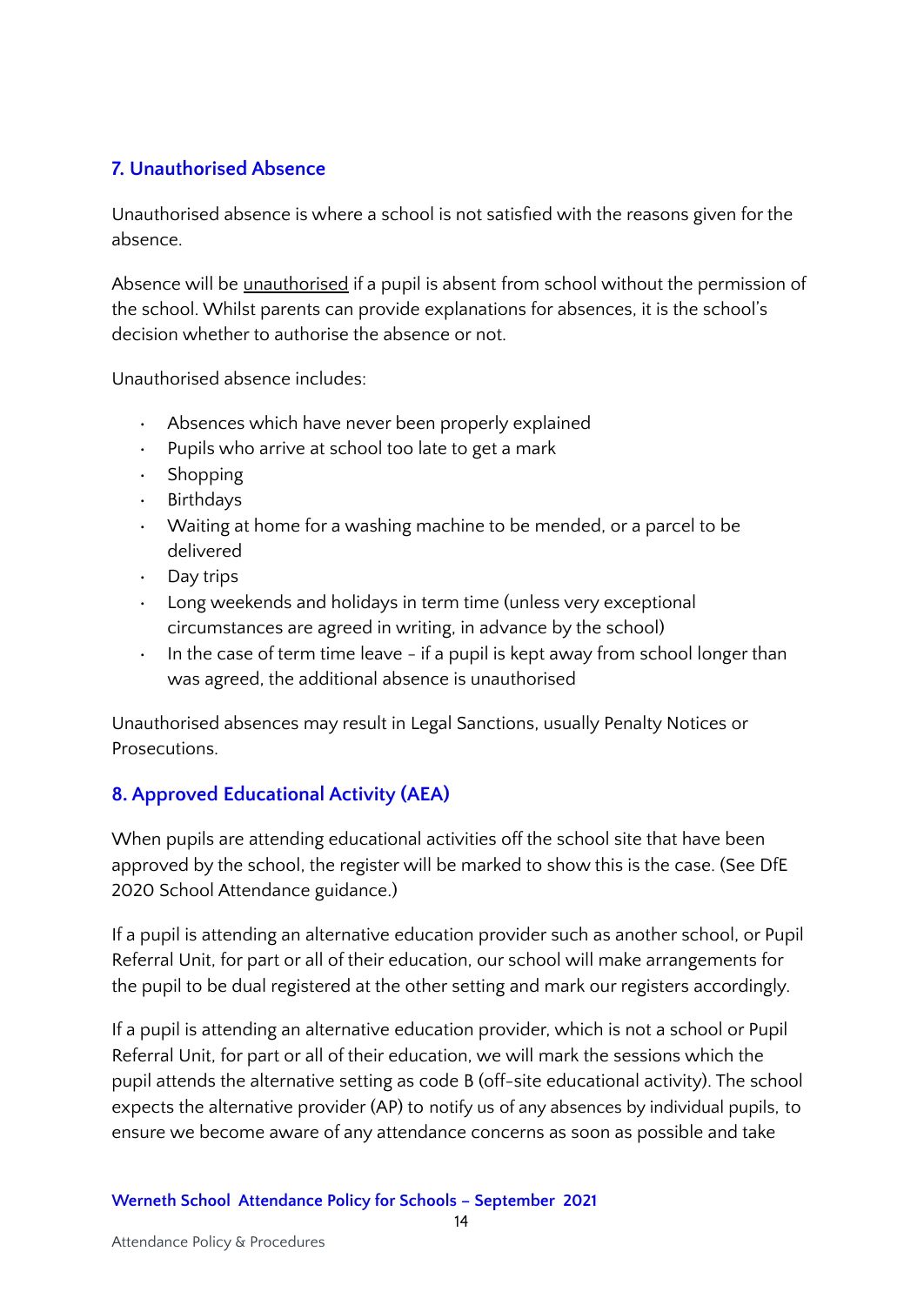follow up action as necessary**.** Attendance updates will be provided on a weekly basis, or more frequently if agreed with the alternative setting.

Any attendance concerns will be followed up by us, in conjunction with the AP.

## <span id="page-14-0"></span>**9. Unable to attend due to exceptional circumstances (as set out in the law and DfE guidance)**

In accordance with DfE school attendance guidance, our school will record pupils as 'Unable to attend due to exceptional circumstances' in the following circumstances (such circumstances are not recorded as absences):

- Our school site, or part of it, is closed due to an unavoidable cause
- The transport provided by our school or the Local Authority is not available and the pupil's home is not within statutory walking distance. (See the DfE's ['Home](https://www.gov.uk/government/publications/home-to-school-travel-and-transport-guidance) to school travel and [transport'](https://www.gov.uk/government/publications/home-to-school-travel-and-transport-guidance) guidance document, or ask the school for a printed copy.)
- A local or national emergency has resulted in widespread disruption to travel which has prevented the pupil from attending school.
- The pupil is in custody, but still on the school roll. (If the school has evidence that the pupil is attending educational activities we can record those sessions as 'present at approved educational activity'.)

## <span id="page-14-1"></span>**10. Support for Poor School Attendance (other than unauthorised term time leave)**

Sometimes pupils can be reluctant to attend school. We encourage parents and pupils to be open and honest with us about the reason for the pupil's absence. If a child is reluctant to attend, it is never better to cover up their absence or for a parent to give in to pressure to let the child stay at home. This can give the impression to the child that attendance does not matter and can make things worse. As a school, we need to understand the reasons why a pupil is reluctant to attend in order to be able to support pupils and parents in the best way.

When we have concerns about the attendance of a pupil, we will do our best to make the parent/s aware of the concerns about their child's attendance and give them the opportunity to address this. However, if parents do not make use of the support offered and improve their child's attendance to an acceptable level, this may result in legal sanctions. Where there are no genuine reasons for the absences, parents may be asked to meet with the Attendance Team to discuss the matter. In some cases, this may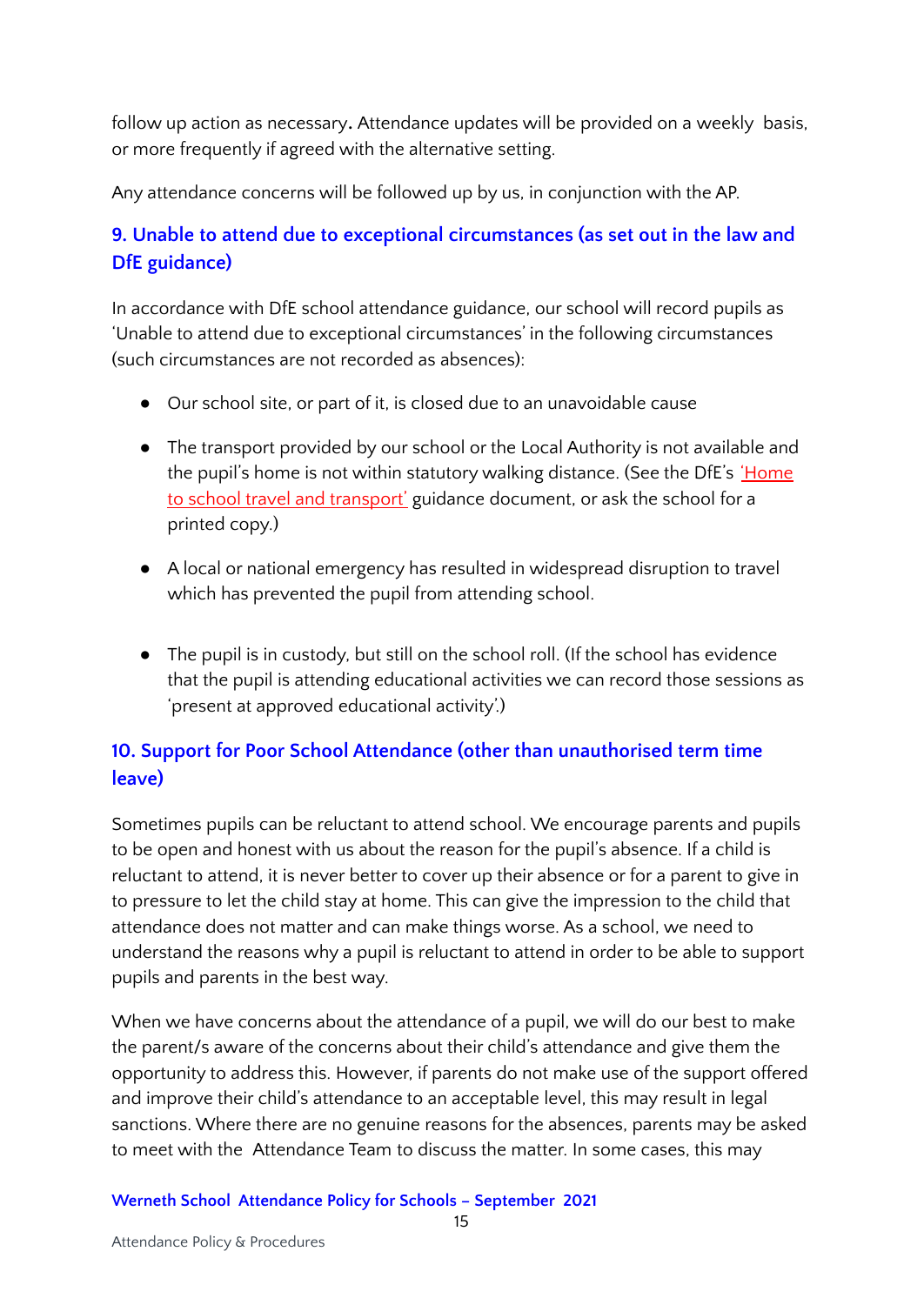result in a formal action plan being produced in the form of an Attendance Action Plan. Further details can be found on our school website [Attendance](https://www.wernethschool.com/parents/attendance) Matters.

If our school refers a case of poor school attendance to the Local Authority for legal sanctions, we will show that we have warned the parent/s that they are at risk of receiving a Penalty Notice or other legal sanction. This will at least be evidenced via the sending of a warning letter.

We will not usually request legal sanctions from the Local Authority in cases where poor attendance is symptomatic of complex family circumstances. In such circumstances our school will take a holistic approach to the issue, and involve other agencies as necessary. The exception to this will be where parents fail to accept or engage with support offered by the school and/or other agencies, or fail to implement the suggested changes. Again, when referring for legal sanctions, we will show that we have warned the parent/s that they are at risk of receiving a Penalty Notice or other legal sanction.

If our school has safeguarding concerns about a pupil who is absent we will share information with other agencies as we deem necessary.

### <span id="page-15-0"></span>**11. Pupils on Reduced (Part-time) Timetables**

Pupils are entitled to a full-time education, suitable to their age, ability and aptitude, and any special educational needs or disabilities that they may have.

If, for any reason, our school is unable to provide a pupil with a full-time education due to the pupil's needs, we will work with the pupil, parent and other agencies where appropriate, to come to a mutually convenient arrangement. Any reduced timetables will be for the shortest amount of time possible, whilst arrangements are made to support the pupil's return to full-time provision as soon as possible.

### <span id="page-15-1"></span>**12. Penalty Notices and Prosecutions**

Parents have a legal responsibility to ensure that their child attends school on a regular basis. It is a criminal offence under Section 444 of the Education Act 1996 to fail to secure regular attendance of a registered pupil at the school. This applies to both resident and non-resident parents who may both be subject to legal sanctions if their child fails to attend school regularly. It also applies to others who may not be the parent, but may have day to day care of the child.

Unauthorised absence from school can result in a number of different outcomes for parents and children. Each case is considered individually.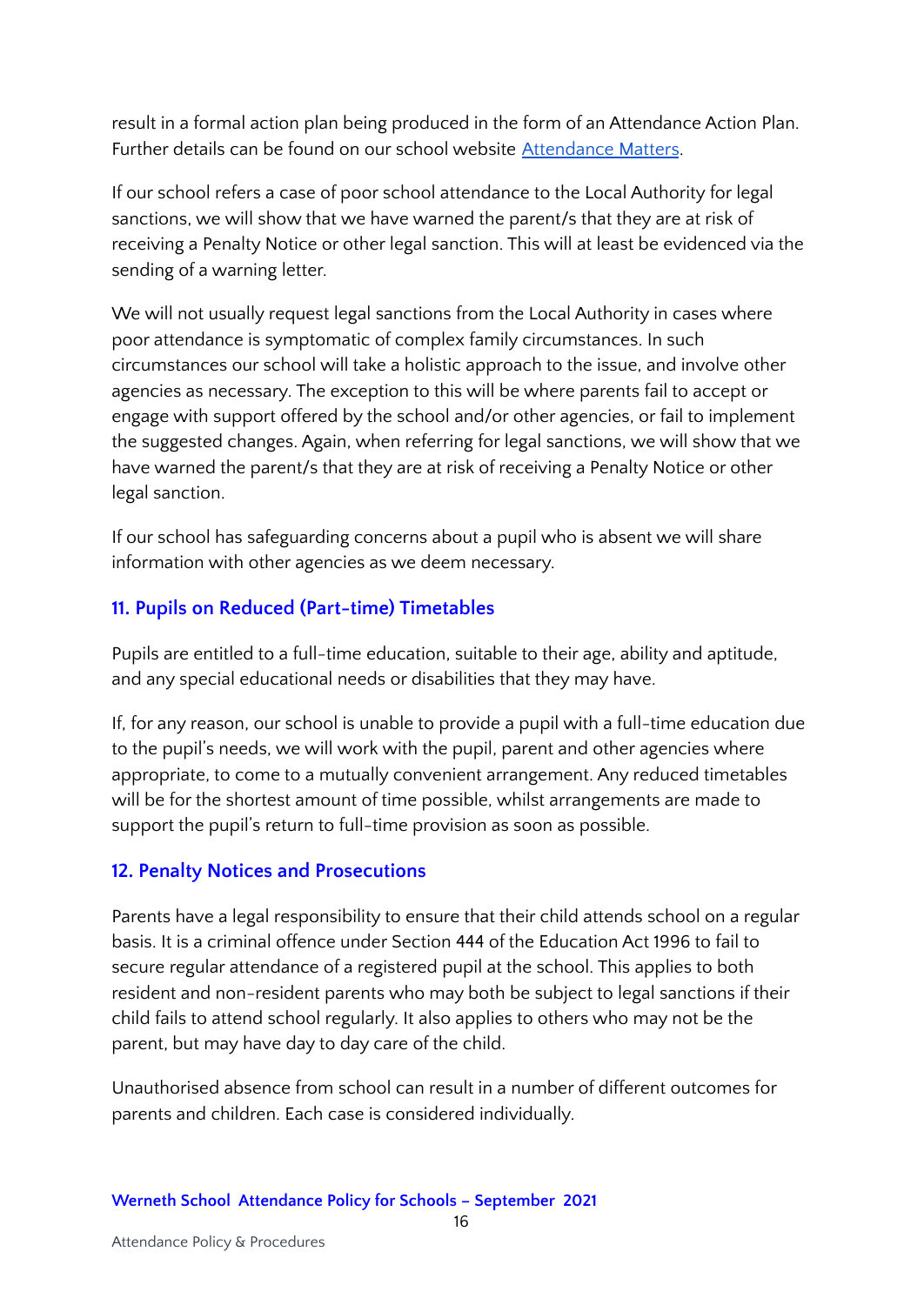Under section 444 of the Education Act 1996, if a child of compulsory school age, who is a registered pupil at a school, fails to attend regularly at the school his/her parent(s) are guilty of an offence. Parents with more than one school aged child need to be aware that each child's irregular attendance is dealt with as a separate matter.

The school will refer cases of unauthorised absence that meet the threshold for a Penalty Notice to the Local Authority for legal action, unless there are reasonable grounds for not doing so. The outcome of a referral to the Local Authority may be a Penalty Notice or Prosecution.

Penalty Notices are intended as a sanction for low level offences and a tool to support improved school attendance. They are an alternative to prosecution, and may not be issued if prosecution is considered to be a more appropriate response to a pupil's irregular attendance.

A pupil's unauthorised absence from school could result in one of the following:

- 1. A Penalty Notice. The penalty is £60 payable within 21 days, rising to £120 if paid between 22 and 28 days. (Failure to pay will result in prosecution.)
- 2. Prosecution.

Prosecution could lead to fines up to £2500 and /or 3 months imprisonment. (See DfE's statutory guidance on **School attendance parental [responsibility](https://www.gov.uk/government/publications/parental-responsibility-measures-for-behaviour-and-attendance) measures** for more information and Stockport Council's Penalty Notice Code of Conduct, available here: [https://www.stockport.gov.uk/topic/attendance-at-school.](https://www.stockport.gov.uk/topic/attendance-at-school)

Penalty Notices and prosecution proceedings are issued to each parent with responsibility for the child and are issued for each child with irregular attendance. For example, in the case of Penalty Notices, if two siblings had irregular school attendance, and there were two parents with responsibility for the children, four Penalty Notices would be issued. Penalty Notices cannot be paid in instalments.

### <span id="page-16-0"></span>**13. Children Missing Education (CME)**

Our school will add and delete pupils from roll in line with the law. The school will follow Stockport Council's Children Missing Education guidance, and make CME referrals as appropriate. The school will seek advice from the Children Missing Education Officer if unsure about any individual cases: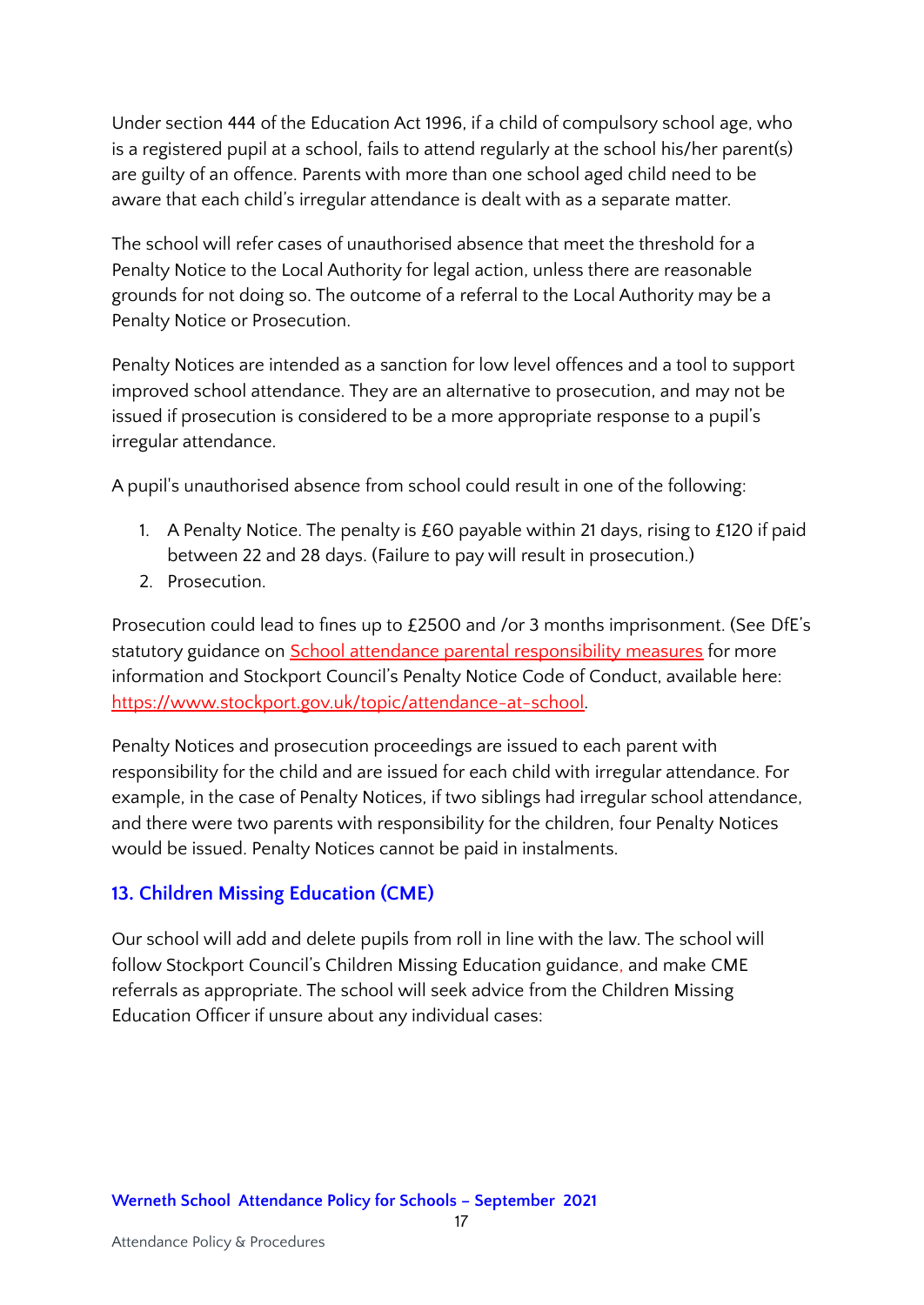#### **14. Following up Unexplained Absences**

Where no contact has been made with the school the school will contact parents by text, email, telephone or letter to try and establish the reason for a child's absence. When we establish the reason for the absence, we will mark it as authorised or unauthorised depending on the reason for the absence. If we are concerned about a pupil's absence and are unable to contact the parent/s, we may contact the pupil's emergency contacts and/or other professionals or contacts of the family who we reasonably expect may be able to advise us of the pupil's whereabouts. If we are unable to establish the reason for absence within 2 school days, we will make the absence as unauthorised, using the **O** code and conduct a home visit.

#### <span id="page-17-0"></span>**15. Reporting to Parents**

We will inform parents/carers of their child's current attendance level and their total late arrivals every half term in the Half Termly Report. In addition information can be found on the EDULINK app.

Where we have concerns surrounding a child's attendance the school will write to the parents to highlight this, unless there is a good reason not to.

#### <span id="page-17-1"></span>**16. Recording Information on Attendance and Reasons for Absence**

All reasons given by parents are recorded on SIMS.

#### <span id="page-17-2"></span>**18. Policy Monitoring Arrangements**

This policy will be reviewed annually by the Attendance Manager, or more frequently if there are changes to legislation and guidance. At every review, the policy will be shared with the governing body.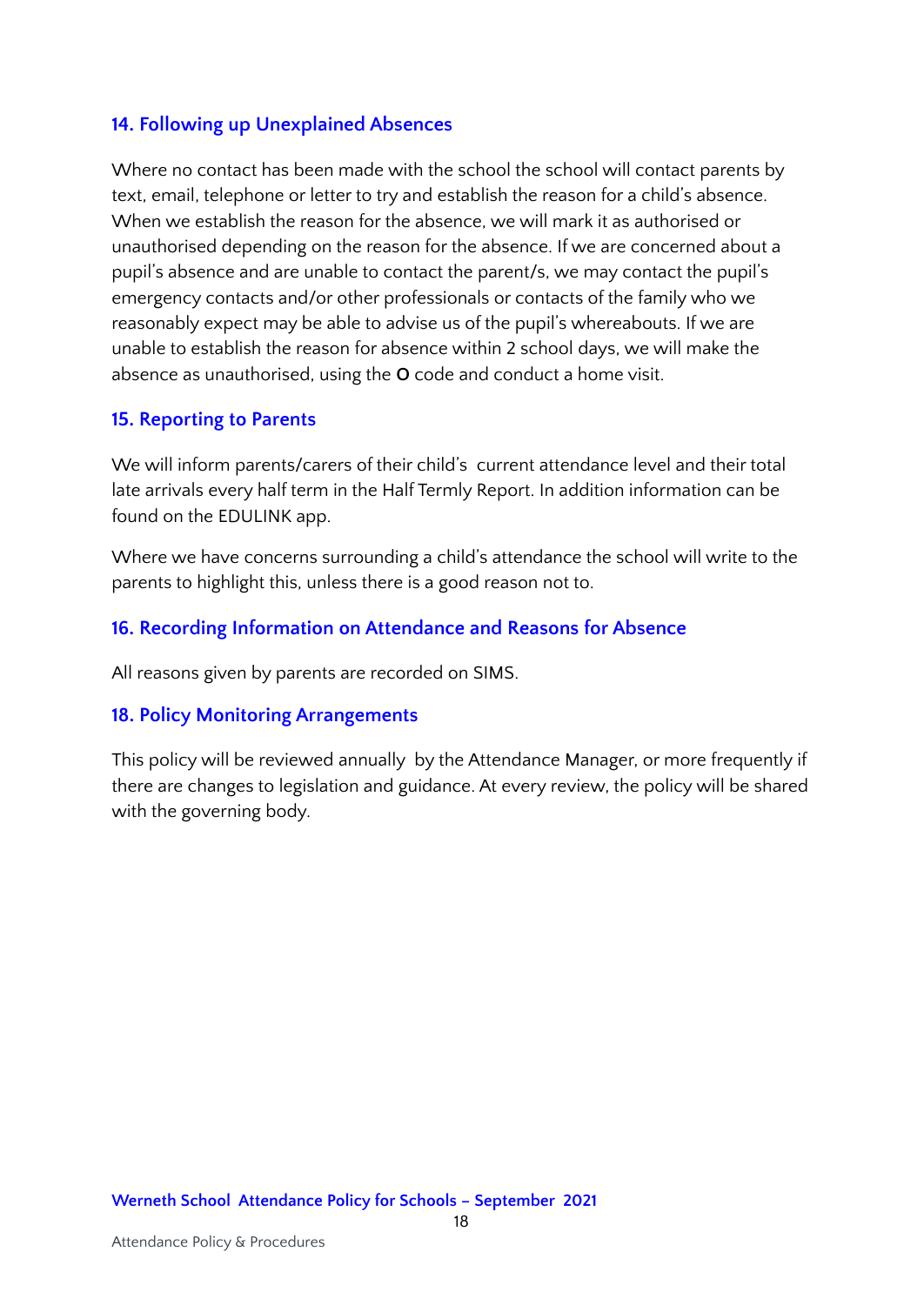#### **Guidance Documents:**

Improving school attendance: support for schools and local authorities (DfE May 2021)

\_\_\_\_\_\_\_\_\_\_\_\_\_\_\_\_\_\_\_\_\_\_\_\_\_\_\_\_\_\_\_\_\_\_\_\_\_\_\_\_\_\_\_\_\_\_\_\_\_\_\_\_\_\_\_\_\_\_\_\_\_\_\_\_\_\_\_\_\_\_\_\_\_\_\_

Improving school [attendance:](https://www.gov.uk/government/publications/school-attendance/framework-for-securing-full-attendance-actions-for-schools-and-local-authorities) support for schools and local authorities - GOV.UK [\(www.gov.uk\)](https://www.gov.uk/government/publications/school-attendance/framework-for-securing-full-attendance-actions-for-schools-and-local-authorities)

Supporting pupils at school with medical conditions (DfE December 2015)

[https://www.gov.uk/government/publications/supporting-pupils-at-school-with-medical-con](https://www.gov.uk/government/publications/supporting-pupils-at-school-with-medical-conditions--3) [ditions--3](https://www.gov.uk/government/publications/supporting-pupils-at-school-with-medical-conditions--3)

Education for children with health needs who cannot attend school (DfE January 2013)

[https://www.gov.uk/government/publications/education-for-children-with-health-needs-wh](https://www.gov.uk/government/publications/education-for-children-with-health-needs-who-cannot-attend-school) [o-cannot-attend-school](https://www.gov.uk/government/publications/education-for-children-with-health-needs-who-cannot-attend-school)

Keeping children safe in education (DfE January 2021)

<https://www.gov.uk/government/publications/keeping-children-safe-in-education--2>

School Attendance (DfE Aug 2020)

<https://www.gov.uk/government/publications/school-attendance>

School attendance parental responsibility measures (DfE January 2015)

[https://www.gov.uk/government/publications/parental-responsibility-measures-for-behaviou](https://www.gov.uk/government/publications/parental-responsibility-measures-for-behaviour-and-attendance) [r-and-attendance](https://www.gov.uk/government/publications/parental-responsibility-measures-for-behaviour-and-attendance)

School census guidance and regulation

<https://www.gov.uk/education/school-censuses-and-slasc>

<https://www.gov.uk/government/publications/school-exclusion>

Home to school travel and transport guidance (DfE July 2014)

[https://www.gov.uk/government/publications/home-to-school-travel-and-transport-guidanc](https://www.gov.uk/government/publications/home-to-school-travel-and-transport-guidance) [e](https://www.gov.uk/government/publications/home-to-school-travel-and-transport-guidance)

Education Penalty Notice Code of Conduct (Stockport Council)

<https://www.stockport.gov.uk/topic/attendance-at-school>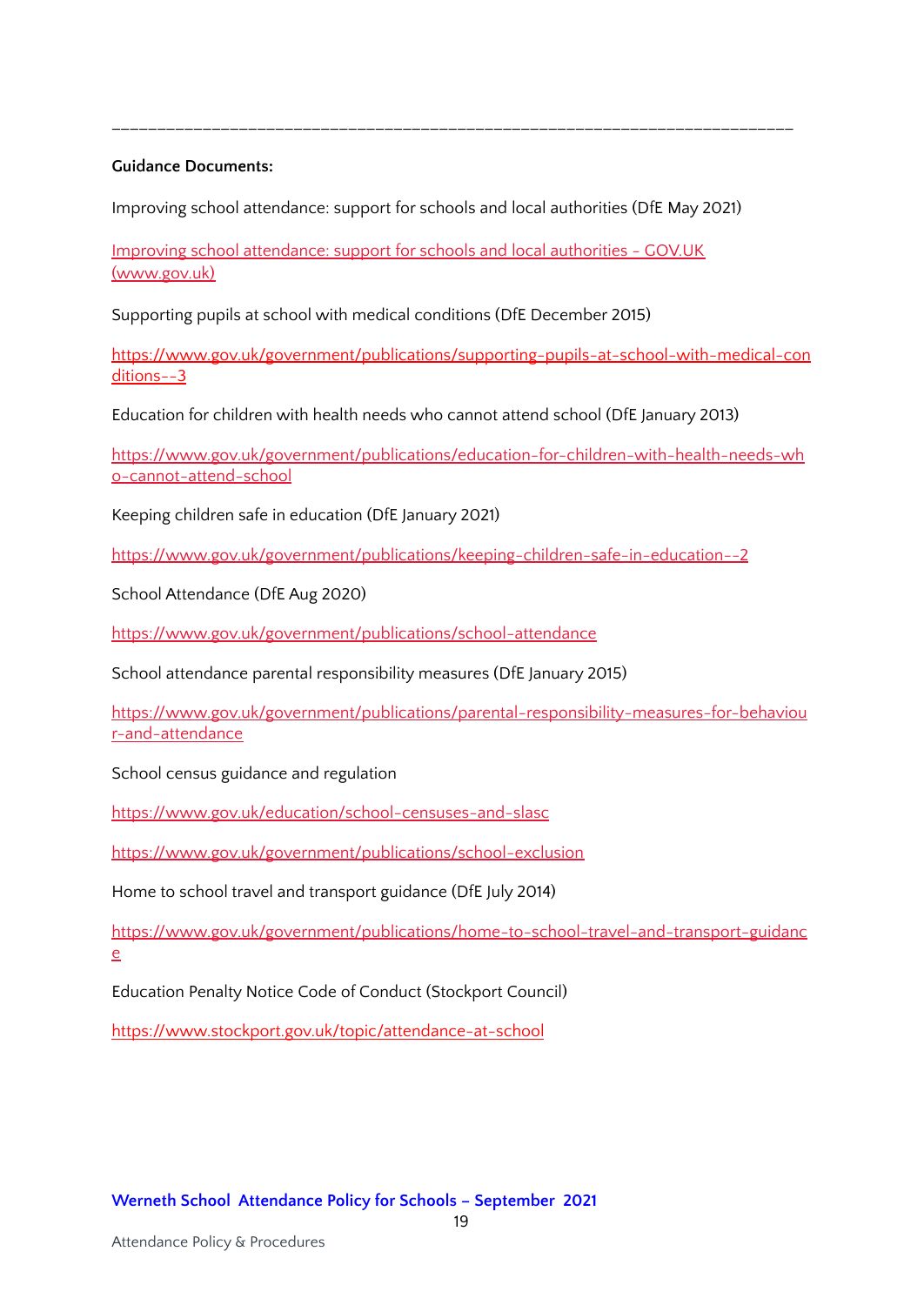| <b>CODE</b>  | <b>DESCRIPTION</b>                                                                      | <b>MEANING</b>                         |
|--------------|-----------------------------------------------------------------------------------------|----------------------------------------|
| $\prime$     | Present (AM)                                                                            | Present                                |
| $\lambda$    | Present (PM)                                                                            | Present                                |
| B            | Educated off site (NOT Dual registration)                                               | Approved Education<br>Activity         |
| $\mathsf C$  | Other Authorised Circumstances (not covered by<br>another appropriate code/description) | Authorised absence                     |
| D            | Dual registration (i.e. present at another school or<br>PRU)                            | Not counted in possible<br>attendances |
| E            | Excluded (no alternative provision made)                                                | Authorised absence                     |
| G            | Family holiday (NOT agreed or days in excess of<br>agreement)                           | Unauthorised absence                   |
| H            | Family holiday (agreed)                                                                 | Authorised absence                     |
| T            | Illness (NOT medical or dental etc. appointments)                                       | Authorised absence                     |
|              | Interview                                                                               | Approved Education<br>Activity         |
| L            | Late (before registers closed)                                                          | Present                                |
| M            | Medical/Dental appointments                                                             | Authorised absence                     |
| N            | No reason yet provided for absence                                                      | Unauthorised absence                   |
| O            | Other unauthorised absence (not covered by other<br>codes or descriptions)              | Unauthorised absence                   |
| P            | Approved sporting activity                                                              | Approved Education<br>Activity         |
| $\mathsf{R}$ | Day set aside exclusively for religious observance                                      | Authorised absence                     |
| $\mathsf S$  | Study leave                                                                             | Authorised absence                     |
| Τ            | Traveller absence                                                                       | Authorised absence                     |

### **Appendix 1 – Department for Education (DfE) Attendance Codes**

#### **Werneth School Attendance Policy for Schools – September 2021**

U Late and arrived after the registers closed Unauthorised absence